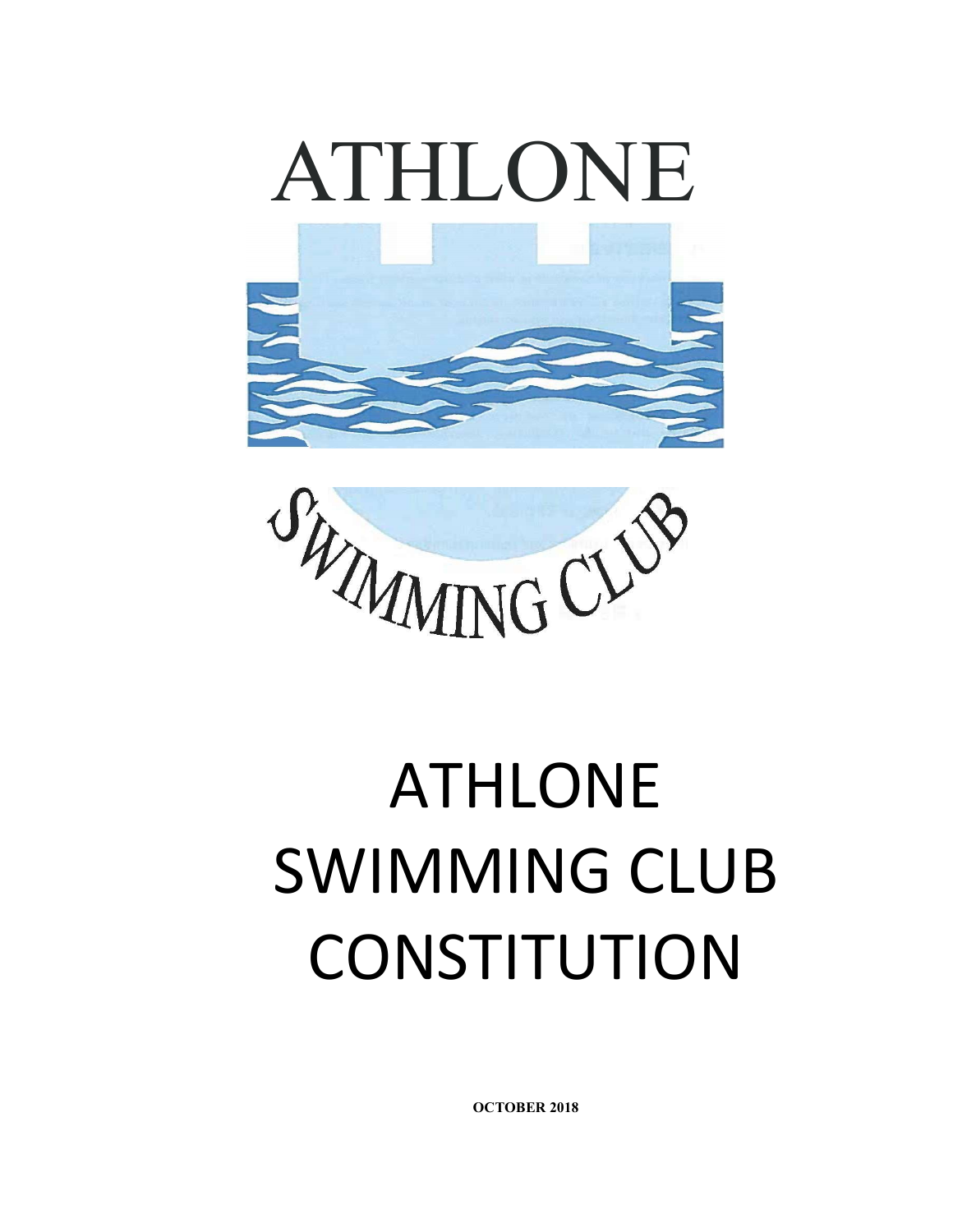#### **Contents**

List of Terms and Abbreviations Contact Details

#### Template Constitution

- 1. Name(s) and Colour(s)
- 2. Objectives
- 3. Affiliation
- 4. Membership
- 5. Club Management
- 6. Annual General Meeting (AGM)
- 7. Extraordinary General Meeting (EGM)
- 8. Procedures at General Meetings (AGM & EGM)
- 9. Nominations, Notice of Motions and Election of the Management Committee
- 10. Transfers
- 11. Finances
- 12. Complaints and Disciplinary Procedures
- 13. Cessation/Suspension/Expulsion of Membership
- 14. Dissolution
- 15. Equality
- 16. Criminal Allegations
- 17. DataProtection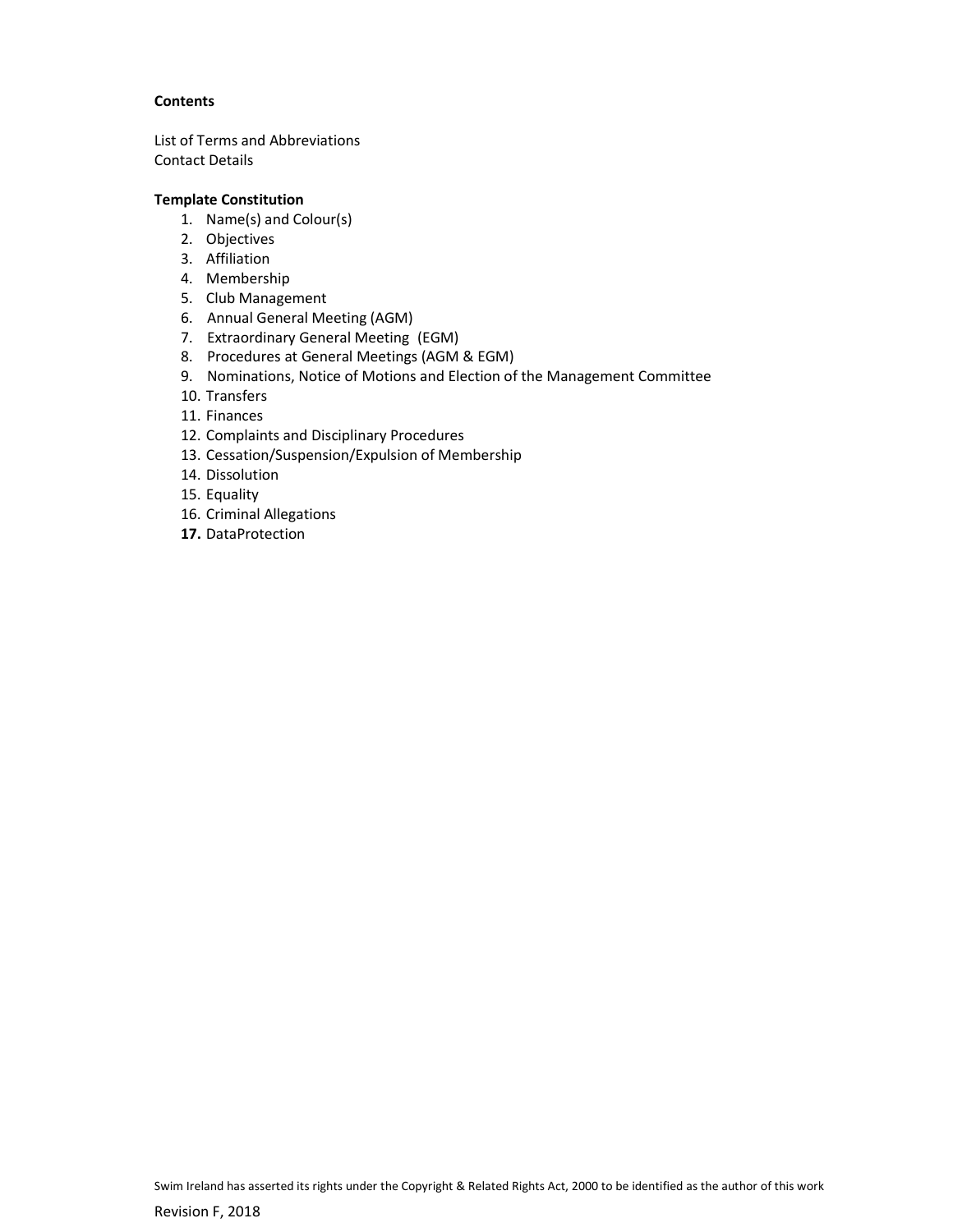#### List of Terms and Abbreviations

| (Club)       | Athlone Swimming Club                                            |
|--------------|------------------------------------------------------------------|
| (Discipline) | Swimming                                                         |
| -SI          | Sport Ireland - previously Irish Sports Council (ISC)            |
| AGM          | <b>Annual General Meeting</b>                                    |
| EGM          | <b>Extraordinary General Meeting</b>                             |
| CCO          | Club Children's Officer                                          |
| Officer      | Officers of a club are the Chairperson, Secretary and Treasurer. |

Management Committee – This is the body elected by the Members for the management of the business and affairs of the club.

Leader – this is any person, whether paid or unpaid, who is responsible for those participating in the aquatic disciplines; roles include but not limited to supervisor, team manager, sports science personnel, chaperone, helpers, committee members, tutors, coaches and teachers.

Swim Ireland – is the National Governing Body for the Aquatic Disciplines in Ireland, recognised as such by the Irish Government, the Irish Sports Council, Sport Northern Ireland, the Olympic Council of Ireland and FINA and LEN, the World and European Aquatic Governing Bodies. #

National Governing Body (NGB) - The role of a NGB is to organise and administer the sport; train and deploy coaches; organise representative level sport; and provide sporting opportunities and pathways leading from grass root sport to national and international competition.

Swim Ireland website - www.swimireland.ie

www.athloneswimmingclub.com

Club contact details: patricia\_cleary@hotmail.com

Chairperson – Liam Condron Assistant Chair – Deirdre Lowe Secretary – Liam Johnson Treasurer – Patricia Cleary Assistant Treasurer – Loretta Fagan Technical Chair – Una Kelly Education Officer – Mary Fitzpatrick CCO – Mary Nagle - Lead CCO – Ted O'Brien Committee Member – Fergal Lynam Committee Member – Jane O'Neill PRO/Committee Member – Nicola Doran/Henson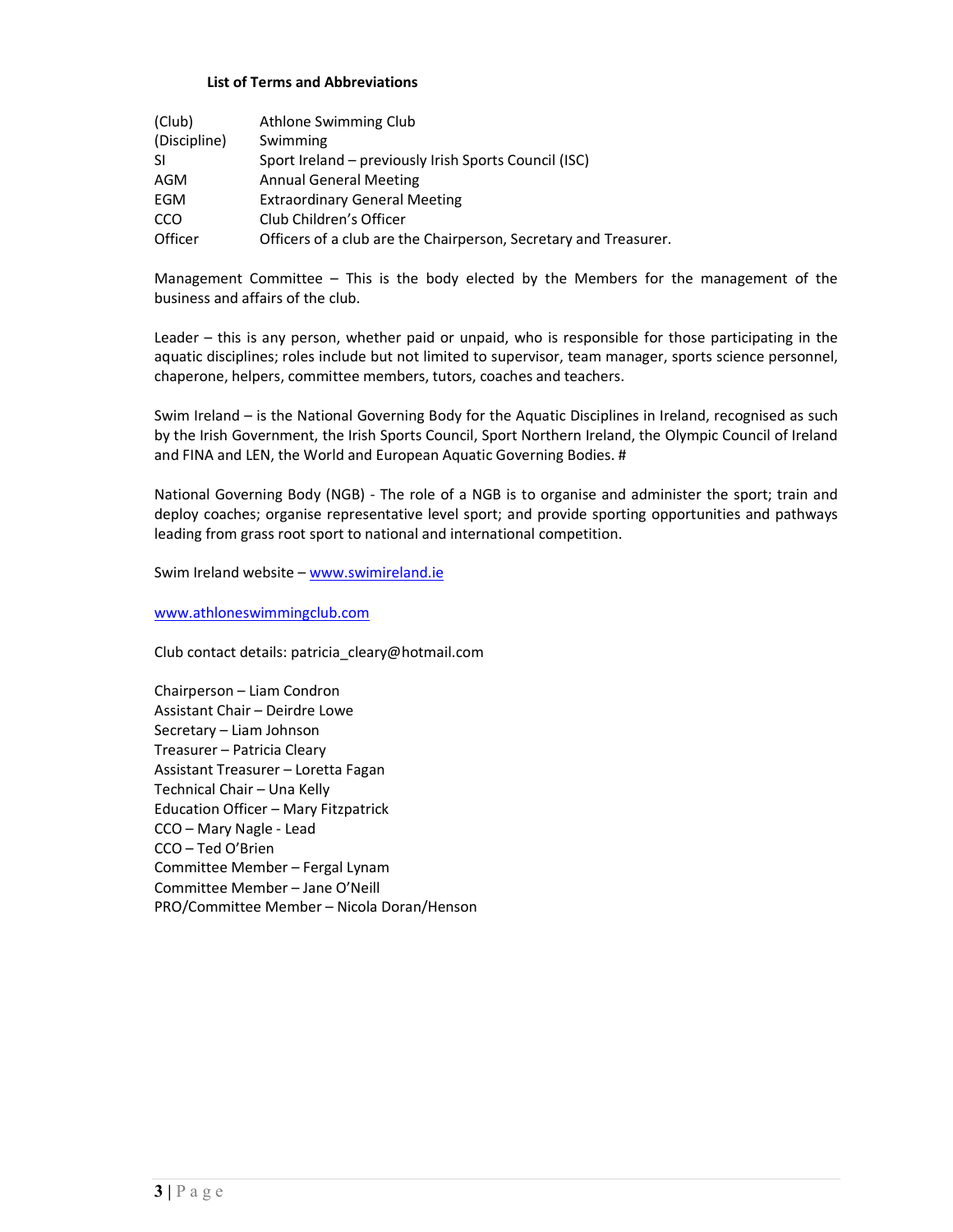# 1. Name(s) and Colour(s)

- 1.1 The name of the club shall be Athlone Swimming Club
- 1.2 The colours of the club shall be Blue and the logo of the club on the front cover can only be changed with the approval of a general meeting
- 1.3 The headquarters of the club shall be Cornamagh, Athlone, Co. Westmeath

# 2. Objectives

- 2.1 The objectives of Athlone Swimming Club are:
	- To foster and develop swimming and its participants
	- To promote the teaching/coaching and practice of swimming in line with current best practice.
	- To promote the development of physical, moral and social qualities associated with sport, within the participants.
	- To accept and enforce the rules and regulations set down by Swim Ireland regarding swimming in accordance with the affiliation status afforded to the club.
	- To provide a positive and safe environment for all its members and staff
	- To ensure sport for young people in the club is fun, and conducted in an encouraging atmosphere in line with Swim Ireland guidelines and best practice.
	- To provide equal opportunities whenever possible for successful participation, irrespective of ability or disability, so as individuals can be involved in sports activities in an integrated and inclusive way.
- 2.2 Athlone Swimming Club is fully committed to safeguarding the wellbeing of its members. Every individual in Athlone Swimming Club should, at all times, show respect and understanding for their rights, safety and welfare and those of others, and conduct themselves in a way that reflects the principles of Athlone Swimming Club and the guidelines contained in the Code of Ethics and Good Practice for Children's Sport and the 'Swim Ireland Safeguarding Children Policies and Procedures 2010' or most up to date equivalent.

# 3. Affiliation

- 3.1 By virtue of the affiliation of Athlone Swimming Club to Swim Ireland, its members acknowledge that they are subject to the laws, rules and constitutions of:
	- Swim Ireland, the governing body for the whole of the island of Ireland.
	- Ligue Européenne de Natation (LEN), the European governing body for the aquatics.
	- Fédération Internationale de Natation (FINA), the world governing body for the aquatics.
- 3.2 Only properly affiliated and paid up members may swim for Athlone Swimming Club

# 4. Membership

4.1 All members are subject to the rules and constitution of Athlone Swimming Club and rules and regulations of Connacht, Swim Ireland, LEN and FINA

# 4.2 Membership Categories

The following constitute as members of the club:

- 4.2.1 Competitor: members of Athlone Swimming Club who decide to engage in competitive events.
- 4.2.2 Non-Competitor: This category includes but is not limited to: participants who wish to train but not compete; coaches; administrators; leaders; and CCO's.
- 4.2.3 Membership type must come under one of the following categories:
	- (i) Youth Membership shall be open to all swimmers under eighteen years of age.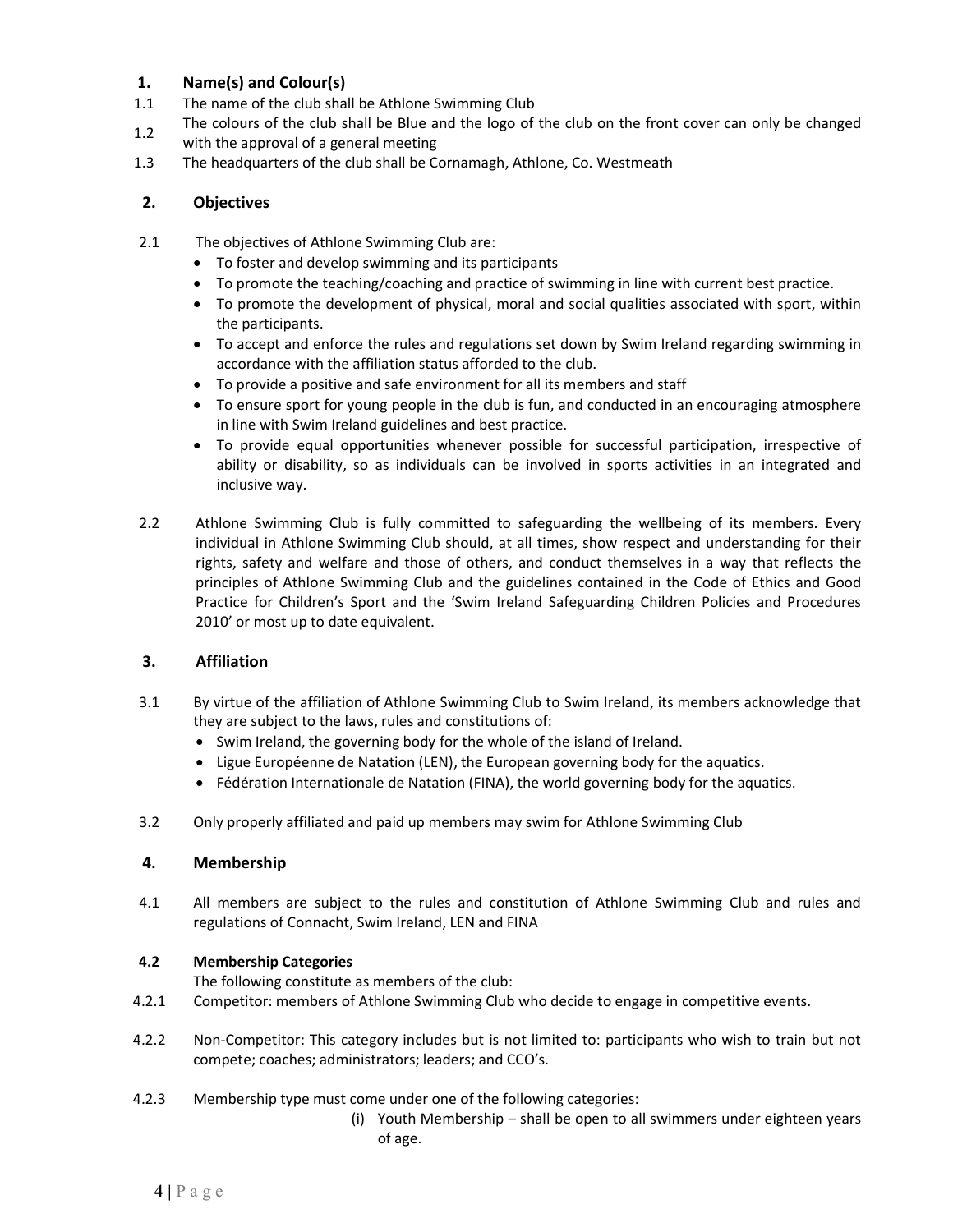- (ii) Ordinary Membership shall be for a period of not less than one year, and shall be open to all persons of eighteen years of age and over and granted to parents/guardians of youth members.
- (iii) Honorary Membership shall be open to persons who have rendered exceptional service to Athlone Swimming Club and/or the sport of swimming. Such persons may be elected for life and for any defined period but unless otherwise stated in the minutes made on the occasion of this motion, this Membership shall cease at the close of the current year but may be reviewed by the Executive Committee from year to year. Honorary Members shall have all the privileges of full members but shall not have to pay any subscription.
- (iv) Temporary Membership shall be open to persons actively involved in any additional activities promoted by Athlone Swimming Club. Visiting members of another Swimming Club shall for the duration of the visit be Temporary members of Athlone Swimming Club.
- (v) Masters Membership shall be open to all swimmers over the age of 18.
	- The club supports masters swimming as part of the Athlone Swimming Club
	- Masters swimmers are eligible to represent Athlone Swimming Club at galas, wear Athlone Swim Hats and use Athlone Club logo on items of clothing.
	- Masters swimmers are responsible for organising and paying for all of their coaching, water time, travel arrangements and costs including gala entry and fees.
	- One representative master member will sit on Athlone Swimming Clubs committee to represent masters swimming if a masters subcommittee is in situ.
	- Any fundraising carried out on the name of Athlone Masters Swimming should obtain prior permission for the event from Athlone Swimming Club Committee.

# 4.3 Membership Caveats

- 4.3.1 The club management committee reserves the right to accept or reject applications for membership of the Club. Athlone Swimming Club will have rules and criteria covering requirements, trials and waiting lists for admission in place. If applicants are refused, they must be notified by the management committee in writing as to the reasons for their refusal.
- 4.3.2 The management committee may only suspend or expel from membership in accordance with the Swim Ireland Complaints and Disciplinary Rules and Procedures.
- 4.3.3 Lapsed members may not participate in any activities of the club until all subscriptions have been paid and all liabilities to the club cleared.
- 4.4 Athlone Swimming Club will publish all relevant club and Swim Ireland rules and regulations on the club's website or provide a link to Swim Ireland's website for a complete listing of abiding policies. Such documents will include but not be limited to; Swim Ireland Code of Ethics and Good Practice for Children's Sport, Swim Ireland Guidelines for Safeguarding Children, Swim Ireland Complaints and Disciplinary Rules and Procedures and Athlone Swimming Clubs constitution.
- 4.4.1 Swimming members may not avail of the services of outside Coaches without the approval of the Committee. This rule does not apply to Swimming Members participating on behalf of a School or College or when participating as part of a Provincial or National team.
- 4.4.2 Persons seeking membership of Athlone Swimming Club shall be proposed by a member, seconded by a second member and balloted by the Committee, a majority vote of 66% to decide.
- 4.4.3 At the discretion of the Committee, the procedure outlined in Rule 4.4.2 above need not apply in cases other than the application from prospective Ordinary members.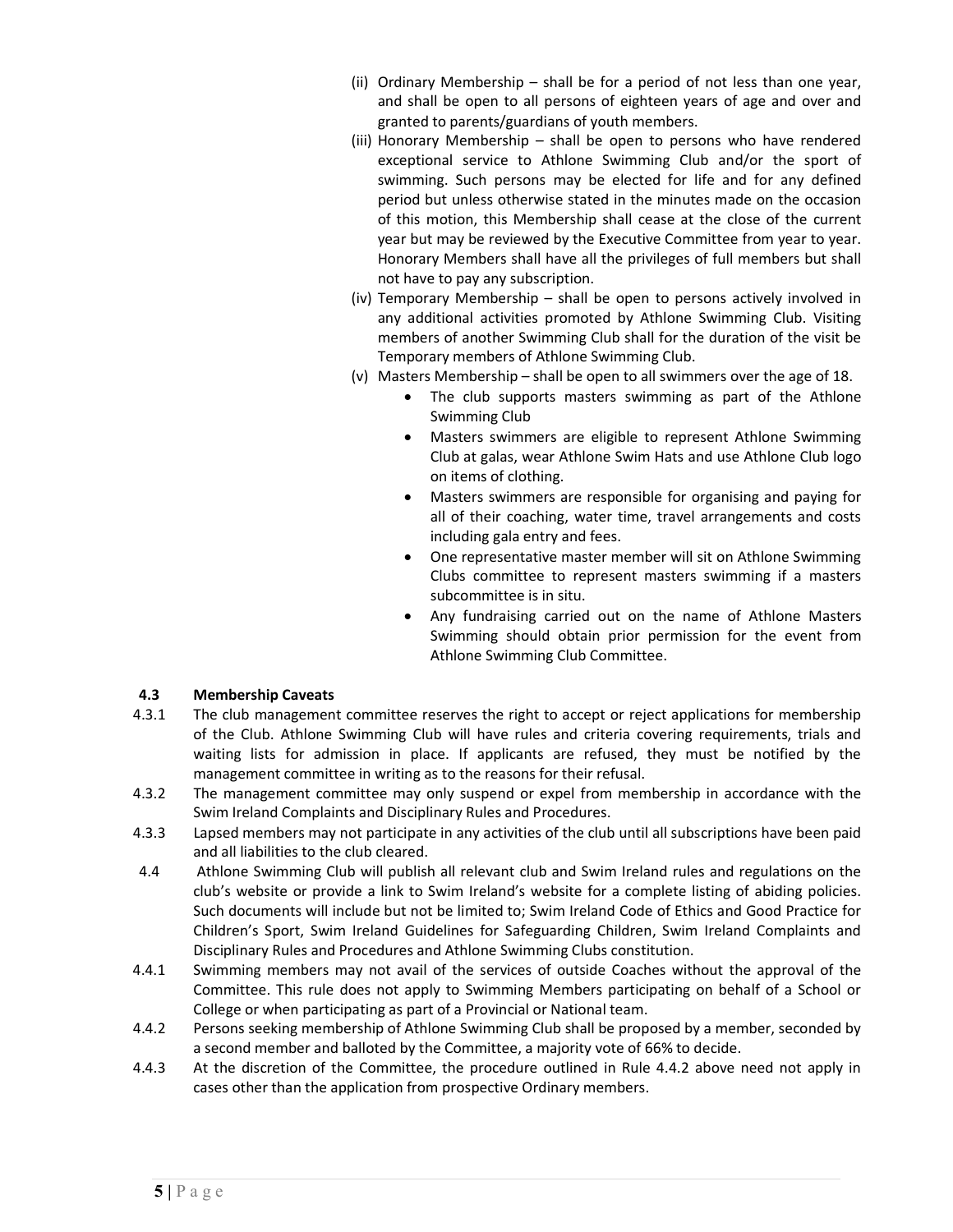# 4.5 Duration of Membership and Annual Subscriptions

- 4.5.1 Membership fees shall be due in each term and should be paid within one calendar month. Any variation from this must be agreed by the management committee.
- 4.5.2 The membership year shall run from the 1st of September to the 31st of July each year
- 4.5.3 Club fees will be determined by the management committee.
- 4.5.4 If a member is deceased, their legal personal representative is not liable for any balance of subscriptions.

# 4.6 Application Procedures for Club Members

- 4.6.1 All members must complete the required application forms and attach the requisite fees as set down by Swim Ireland and Athlone Swimming Club.
- 4.6.2 All members must also be familiar with and comply with the Swim Ireland and Athlone Swimming Club rules and read and sign the relevant codes of conduct annually.
- 4.6.3 The forms must then be forwarded to the management committee for approval. Parents must sign the application form where the applying member is under 18.
- 4.6.4 On acceptance the member will be provided with a copy of the constitution and a copy of the up to date Club handbook which clearly outlines the rules of Athlone Swimming Club, Disciplinary Procedure, Away Trip Procedure and other necessary information required by members.
- 4.6.5 A member who wishes to resign as a member of the club must inform the secretary in writing. No refund of subscription monies will be paid upon resignation from the club and if this persons wishes to renew membership at a later date they must re-apply. A resigning member shall obtain on request from the Club secretary a letter of release that there is no outstanding financial liability to Athlone Swimming Club and that the resigning member is free to join another club of his or her choice, provided this is the case.
- 4.6.6 Full membership status is only valid where a subscription has been paid in full or in a manner agreed by the club management committee.
- 4.6.7 Members are required to renew their membership annually with Athlone Swimming Club and Swim Ireland.
- 4.6.8 Membership is subject to full payment of fees or adhering to credit terms as set by the committee.
- 4.6.9 Ordinary membership of a non-swimmer is subject to payment of a Tariff as set by the Executive Committee.

# 5. Club Management

- 5.1.1 The management committee is the body elected by the members for the management of the business and affairs of the club. It consists of 11 Members (4+6+1) who must be members of Swim Ireland in their own right. The Club Children's Officer is an appointed position who must also be a member of Swim Ireland in their own right and sits on the committee in addition to the 11 elected.
- 5.1.2 The Executive Committee consists of the Chairperson, the Secretary, the Treasurer and the Assistant Chairperson.
- 5.1.3 The quorum required for an executive meeting is three.
- 5.1.4 If the Treasurer cannot attend an executive meeting then the assistant of the post should be requested to attend with all the relevant information from the post supplied.

#### 5.2 Membership of the Management Committee

- 5.2.1 Membership of the management committee shall consist of the following: a chairperson, a secretary, a treasurer, a club children's officer and four other adult members.
- 5.2.3 The management committee will appoint a complaints and disciplinary committee (CDC) in accordance with the SI Complaints and Disciplinary Rules and Procedures

# 5.3 Roles and Responsibilities of Management Committee Members

- 5.3.1 Duties of the Chairperson
	- Comply with Swim Ireland rules and regulations
	- Support the efficient running of the club
	- Chair regular committee and annual general meetings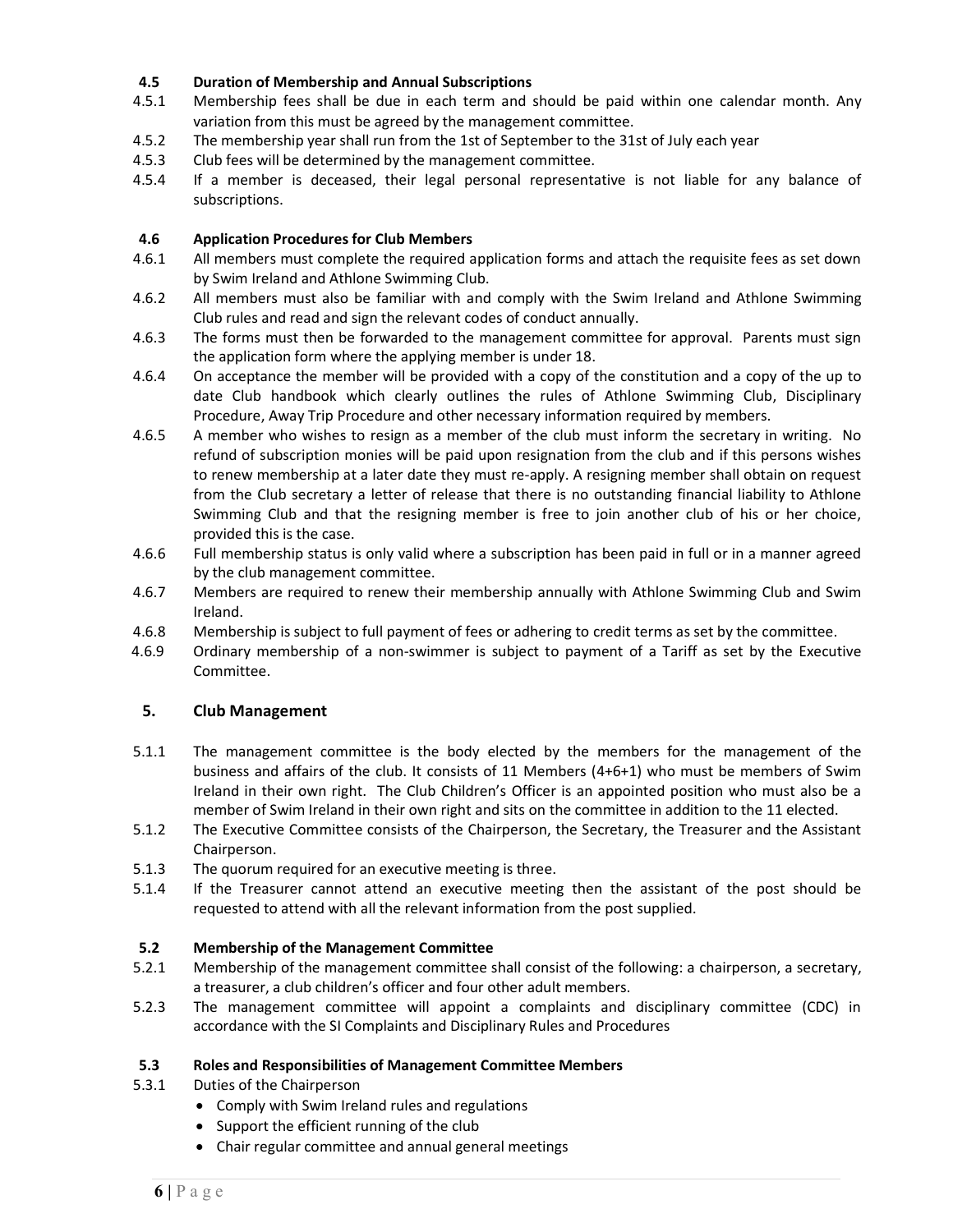- Help others understand their roles and responsibilities
- Communicate with various members within the club
- Be actively involved in developing an action plan for the club
- Represent the club at local and regional events
- Assist the club to fulfil its responsibilities to safeguard young people at club level
- Ensure an understanding of the legal responsibilities of the club to which the Club complies

#### 5.3.2 Duties of Club Secretary

- Comply with Swim Ireland rules and regulations
- Be the first point of contact for club enquiries
- Organise and attend key meetings (including Annual General Meetings)
- Take and distribute minutes
- Delegate tasks to club members
- Deal with all correspondence
- Attend to club affiliations
- Ensure insurance is up to date and relevant
- Maintain up to date records and reference files
- Arrange handover or succession planning for the position

#### 5.3.3 Duties of the Treasurer

- Comply with Swim Ireland rules and regulations
- Co-ordinate the clubs financial planning
- Manage the club's income and expenditure in accordance with club rules
- Produce an end of year financial report
- Regularly report back to the club committee on all financial matters
- Efficient payment of invoices and bills
- Propose amendments to annual and monthly subscriptions as appropriate
- Deposit cash and cheques that the club receives
- Keep up to date financial records
- Arrange handover or succession planning for the position
- 5.3.4 Duties of the Club Children's Officer
	- Comply with Swim Ireland rules and regulations
	- Ensure completion of required training and awareness of the role within the club
	- Act in the best interest of young people
	- Ensure young people have opportunity to express opinions and views
	- Ensure safeguarding policies and procedures are implemented and effective in all areas of the club
	- Act as advisor for and report concerns of abuse to the appropriate authorities

(Further details are contained in the latest Swim Ireland Safeguarding Policy document)

#### 5.3.5 Other Committee Members

Duties of Assistant Chairperson

- Assume responsibilities for chairing the meeting in the absence of the Club Chairperson
- In the absence of both the Chairperson and Vice-Chairperson, the meeting shall elect a Chairperson from members present

Duties of Assistant Treasurer

- Assist and support the Treasurer as and when required
- In the absence of the treasurer at a meeting then he/she should present the financial report Duties of PR Officer
	- Responsible for all public relations activities in relation to the Club. He/She will be a member of the Committee and elected at the first Committee meeting following the AGM.
- Duties of The Connacht Regional Delegate
	- Shall be a member of the Committee, selected at the first committee meeting following the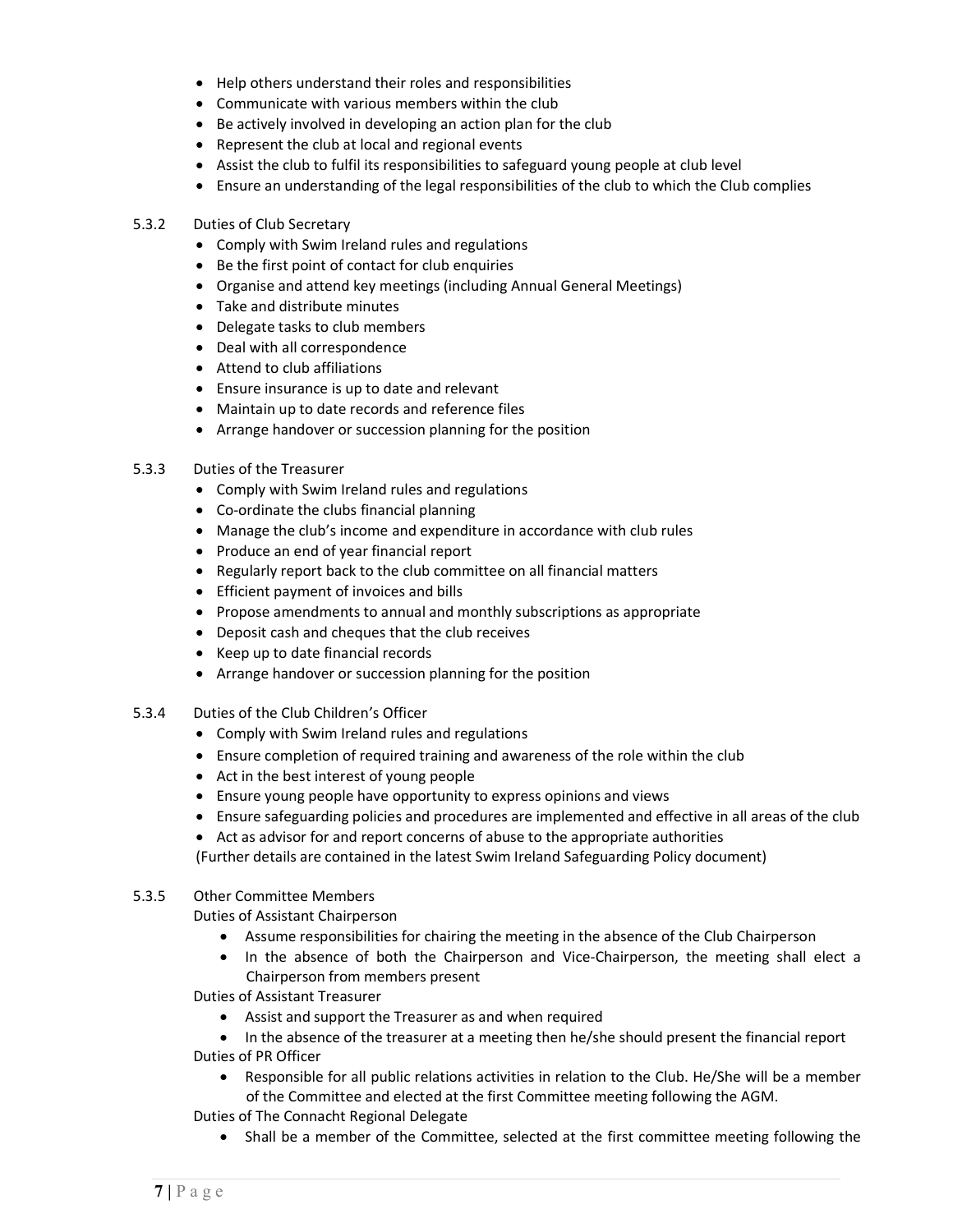AGM

 Attendance at Connacht Regional Meeting where they will convey the views, concerns and questions of the committee to the Connacht Region

Duties of The Club Designated Person

• Shall be a member of the committee selected at the first Committee meeting following the AGM and is responsible for reporting any child protection concerns to the statutory authorities (Duty Social Worker or the Gardaí)

# 5.4 Roles and responsibilities of the coaching and teaching staff

- 5.4.1 Duties of coaching/teaching staff
	- Comply with Swim Ireland rules and regulations
	- Operate within qualified level specifications
	- Ensure all coaches/teachers hold an up to date Swim Ireland licence
	- Plan and deliver coaching sessions appropriate to the ability of the athletes
	- Work with the club's coaching and teaching team to deliver the coaching programme as agreed by the Head Coach/Teacher
	- Make athletes aware of their progress.
	- A clear understanding of any special needs of the athletes involved i.e. fitness levels, medical conditions, physical impairments or disabilities.
	- Be aware and understand the facility Emergency Action Plan and Normal Operating Procedures (EAP & NOP)
	- Attend all appropriate competitions and gala's in accordance with agreed yearly coaching plan
	- Ensure appropriate cover for sessions if unable to attend, meeting the requirements for the club, i.e. licensed member of Swim Ireland
	- Assist athletes to achieve their full potential
	- The Head Coach shall be overall responsible for the teaching and coaching of swimming within Athlone Swimming Club and report on such at Committee meetings.

# 5.5 Rights and Duties of the Management Committee

- 5.5.1 The management committee shall be empowered to introduce rules, as the need arises, for the general regulation of the club. No rule shall be inconsistent with anything contained in the Swim Ireland rulebook or this constitution. The management committee must ensure the club's rule book is in place, which is made available to all members
- 5.5.2 The committee have the power to appoint such sub committees as they may consider necessary. These sub committees will act on behalf of the management committee and follow procedures and relay information as directed by the management committee. All sub-committees must be ratified annually at the club AGM.
- 5.5.3 The management committee shall be responsible for all assets of the club.
- 5.5.4 The management committee, in conjunction relevant parties; i.e head coach and coaching staff, will be responsible for formulating club policy in accordance with the 'Swim Ireland Safeguarding Children Policies and Procedures 2010', or most recent edition, and on the direction the club takes in the future in all its activities.
- 5.5.5 The members of the management committee shall be indemnified by the members of the club against all liabilities properly incurred by them in the management affairs of the club.
- 5.5.6 Committee members must declare any personal or business interest, which may conflict with their duties as a member of the management committee. Such a declaration may be discussed with the other committee members at a designated meeting, and they may be required to absent themselves content, discussions and decisions.
- 5.5.7 The management committee will be expected to sign and follow codes of conduct in relation to their obligations to (club) members. These include, but are not limited to, confidentiality, objectivity, loyalty, fairness and a constant awareness of their obligations to (club) and its members. The committee will familiarise itself with the 'Code of Ethics and Good Practice for Children's Sport' and fulfil the duties required in the Code of Conduct for Club Committees section of the 'Swim Ireland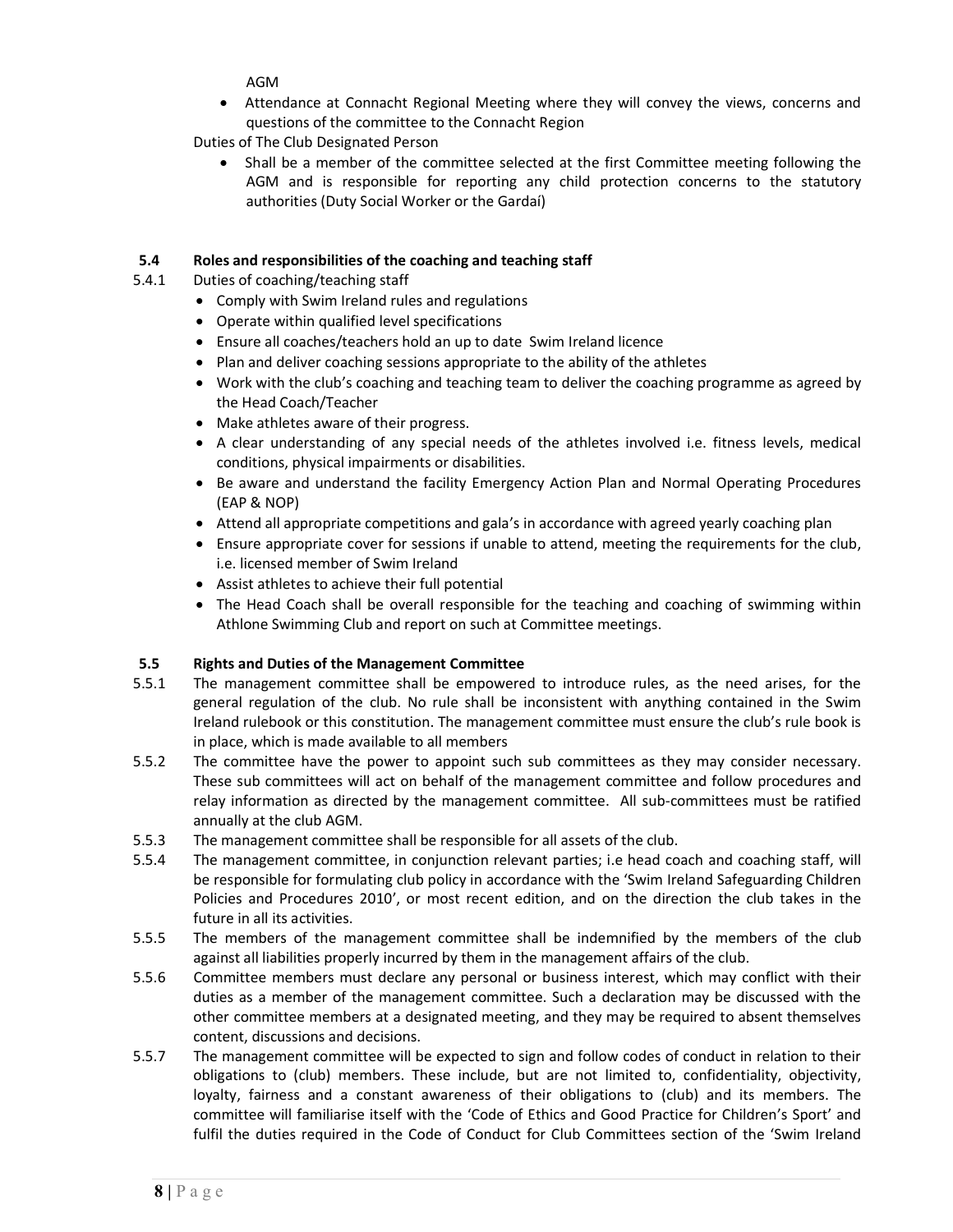Safeguarding Children Policies and Procedures 2010', or the most recent equivalent. The committee will also adhere to any updated versions of these policy documents which are issued in the future

- 5.5.8 Any Member of Athlone Swimming Club who may be elected to any office in Swim Ireland or the Connacht Region and who shall thus have the right to submit motions or proposals of any kind for the consideration of these bodies must give prior notice of every such proposal to the Committee of Athlone Swimming Club.
- 5.5.9 The Committee will appoint swimming Coaches and Assistant. The procedure for Recruitment and Selection of such personnel will adhere to Swim Ireland Child Welfare Guidelines.
- 5.5.10 Interpretations of this Constitution shall be the function of the Committee and its decision shall be binding. If any matter is not provided for in this Constitution, the Committee shall take action, which should be reasonable and necessary. This action shall be deemed valid until the next General Meeting. This action should be reviewed and may be subject of an appeal at a General Meeting.
- 5.5.11 The Executive Committee can be mandated by the committee to make a final decision for the committee when circumstances do not require a full committee meeting. Any decisions taken by the executive committee should be reported at the next committee meeting.

#### 5.6 Meetings of the Management Committee

- 5.6.1 The management committee shall meet 10 times per year with a minimum quorum of 50% plus 1 of the members of the committee present. The Committee shall have the power to fill any vacancy arising for any cause during the year.
- 5.6.2 The chairperson and the secretary shall have discretion to call further meetings of the committee if they consider it to be in the interests of the club.
- 5.6.3 A minimum of (7 days) notice will be given to management committee members save with exceptional circumstances. The management committee shall agree how notice shall be provided.
- 5.6.4 The management committee should set out its agenda for a meeting no less than (4 days) prior to the meetings.
- 5.6.5 The chairperson has the casting vote on any motion arising during the meetings.
- 5.6.6 The chairperson's decision on a Point of Order is final
- 5.6.7 The chairperson shall preside at all meetings; however in the chairperson's absence a member of the management committee may be nominated.
- 5.6.8 The secretary, or in her/his absence a member of the committee, shall take minutes.
- 5.6.9 The treasurer shall relay the financial position of the club at each meeting.
- 5.6.10 The CCO and other committee members must also relay details on the areas of the club they are designated to.
- 5.6.11 The head coach/ teacher shall be given the opportunity to report and voice their concerns of their designated areas within the club, as well as to advise the management committee on relevant issues.
- 5.6.12 The club secretary shall circulate points of note from the meetings of the management committee within (7 days) to all club members.
- 5.6.13 The management committee may also decide upon acceptable means of communication used, during periods between meetings, to ensure the day to day running of club.

# 6. Annual General Meeting (AGM)

- 6.1 The AGM will be held annually between  $1<sup>st</sup>$  April to  $30<sup>th</sup>$  May
- 6.2 Members shall be informed of the date, time, place and order of business of the AGM at least 21 days prior to the meeting. This information shall be emailed to club members as well as posted on the club notice board and website.
- 6.3 The committee shall distribute to members its annual report and other relevant documents not less than 14 days prior to the AGM.
- 6.4 At the AGM, the annual report shall be presented, which shall consist of a: chairperson's report; secretary's report; treasurer's report; head coach's report and the CCO report.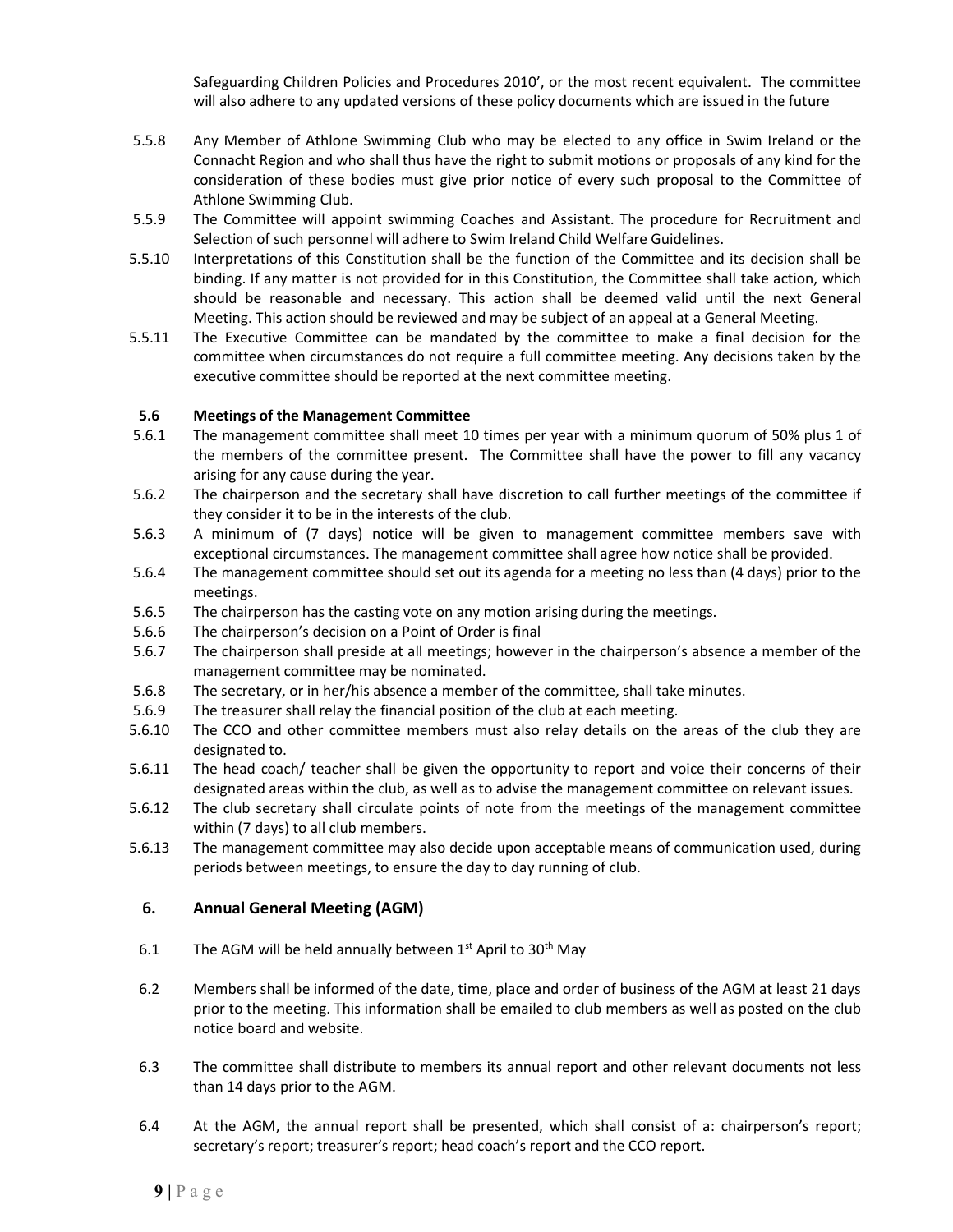Annual Financial Statement of Accounts, which shall be defined as a twelve-month period ending on the last day of August of the previous year, as prepared by the Hon .Treasurer. Continuity from the previous Annual Financial Statement should be adhered to.

- 6.5 Any changes or updates to the club constitution or club rules will be notified to the members and Swim Ireland within 21 days following the AGM.
- 6.6 Any resolution to amend the club's constitution which is successful at the general meeting will come into immediate effect upon conclusion of the general meeting.
- 6.7 Two delegates for the club will be elected to represent the club at the Swim Ireland AGM.
- 6.8 The club AGM shall be run in accordance with Swim Ireland standing orders

# 7. Extraordinary General Meeting (EGM)

- 7.1 An Extraordinary General Meeting may be called at any time in the following circumstances:
- 7.1.1 If a resolution to convene a club EGM is passed at the preceding club AGM
- 7.1.2 If 20% of club members serve on the club secretary a written notice duly signed seeking the holding of such a club EGM
- 7.1.3 Where two-thirds of the club management committee resolve to convene a club EGM
- 7.2 A club EGM must be held within 14 days of receiving such a request and must allow for 7 days' notice to all club members.
- 7.3 The EGM shall be run in accordance with Swim Ireland standing orders, as amended from time to time.
- 7.4 The total number of eligible voting club members will be made available by the management committee to club members.
- 7.5 Only the specific matter outlined in the submitted EGM notice may be dealt with at the EGM.

# 8. Procedures at General Meetings (AGM & EGM)

- 8.1 No business shall be transacted at a general meeting unless a quorum is present. A quorum of 20% of the eligible voting members is the number required.
- 8.2 If such a quorum is not present within half an hour from the time appointed for the meeting, or if during a meeting such a quorum ceases to be present, the meeting shall stand adjourned to the same day in the next week at the same time and place or to such time and place as the club committee may determine and if at the adjourned meeting a quorum is not present within half an hour from the time appointed for the meeting the members present shall be a quorum.
- 8.3 Members who are fully paid up and over 18 years of age are eligible to vote.
- 8.4 No voting by proxy is allowed.
- 8.5 Parents shall hold one vote on behalf of their child/children within the club. Only one parent may exercise this vote and this must be so agreed between the parents (i.e. that is one vote only and not one vote per child). Parents who are club members in their own right may vote with this right for themselves and also cast one vote on behalf of their child/children
- 8.6 Voting shall be conducted via a show of hands, which will be counted by the secretary. The management committee may, however, recommend that a vote should be held in a secret ballot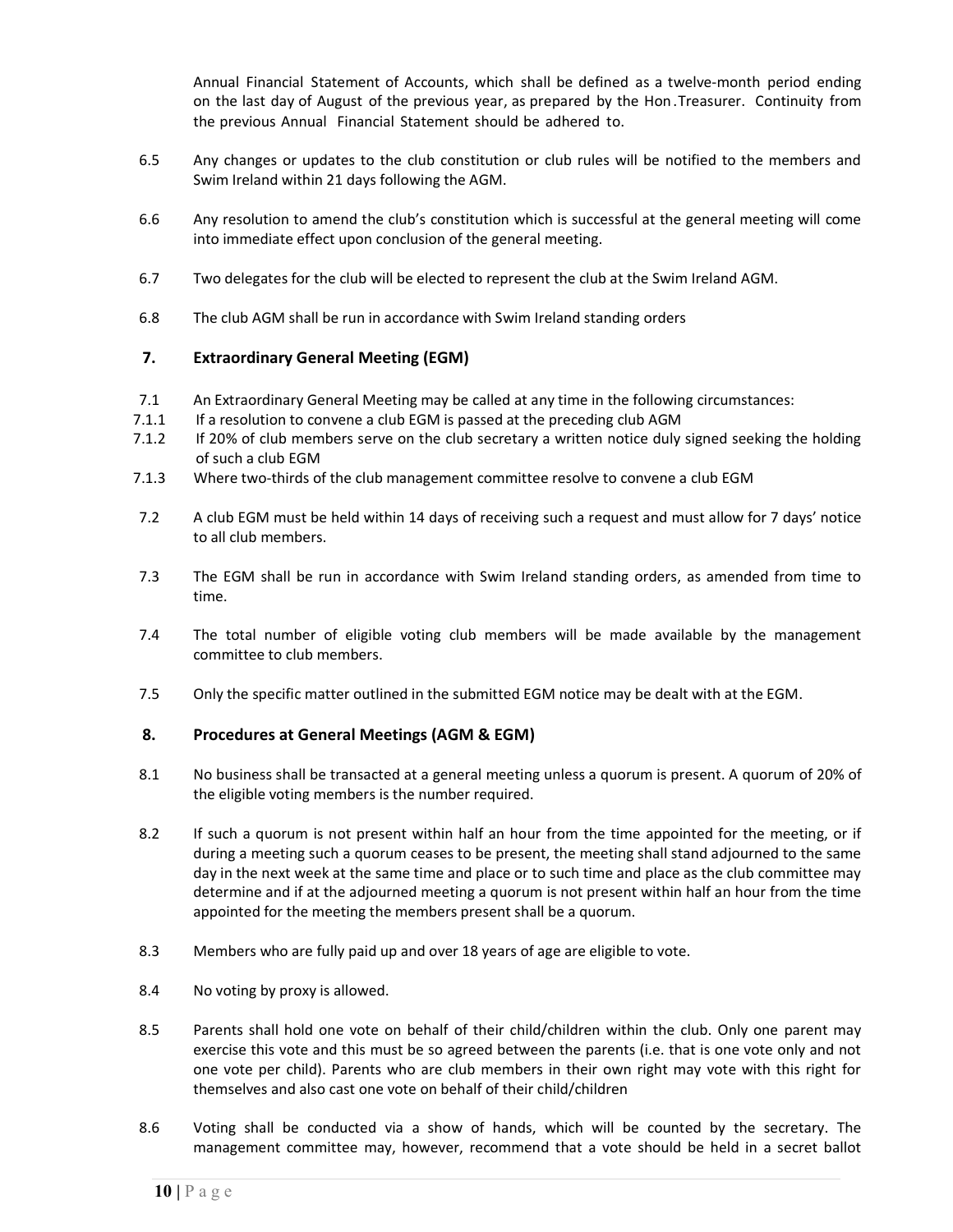format owing to the context of the vote.

- 8.7 Nominations will be passed at AGM's by simple resolution of 50% plus one.
- 8.8 Motions for a change to the Athlone Swimming Club constitution must be passed by a special resolution of 75% of persons entitled to vote present at the meeting.
- 8.8 The chairperson will have a casting vote if there is an equality of votes

#### 9. Nominations, Notice of Motions and Election of the Management Committee

- 9.1 Election of the management committee members takes place at the club AGM each year. At this time the executive officers of the club shall be elected - chairperson, treasurer and secretary, along with four other members of the management committee.
- 9.2 If an executive officer of the club must step down during their term the management committee may appoint an existing committee member to fill this vacancy to hold office from the date of such appointment until the expiry of the term of office that would have been served by that executive officer where he or she had completed a full term.
- 9.3 A committee member may stand for re-election for four consecutive years. After this time period is up, they will be ineligible for election for a period of two years, unless approved by two-thirds of the members present at an AGM of Athlone Swimming Club.
- 9.4 Nominations for office and notice of motions must be received in writing by the club secretary no less than 14 days prior to the general meeting.
- 9.5 A proposer and seconder are required for all nominations and notice of motions.
- 9.6 Notices of motions and nominations for the management committee shall be displayed on the club notice board for not less than 7 days prior to the AGM. They will also be available on request from the club secretary. Motions and nominations without due notice will not be discussed.
- 9.7 In the event that no nominations are received by the Secretary two days prior to the general meeting, only then may a nomination from the floor at the AGM can take place.
- 9.8 A Club Children's Officer must be appointed by the Management Committee and fulfil the criteria laid down by the 'Swim Ireland Safeguarding Children Policies and Procedures 2010', or most recent equivalent.

#### 10. Transfers

10.1 If a member wishes to leave Athlone Swimmg Club and join another they must follow the Swim Ireland transfer rule (6.9 – Swim Ireland Rule Book).

# 11. Finance

- 11.1 The financial affairs of the club shall be the responsibility of the management committee in general and in particular, the treasurer. Correct accounts and book keeping shall be done by treasurer or under his/her supervision.
- 11.2 Annual accounts of Athlone Swimming Club should be prepared for the Annual General Meeting by the Athlone Swimming Club treasurer.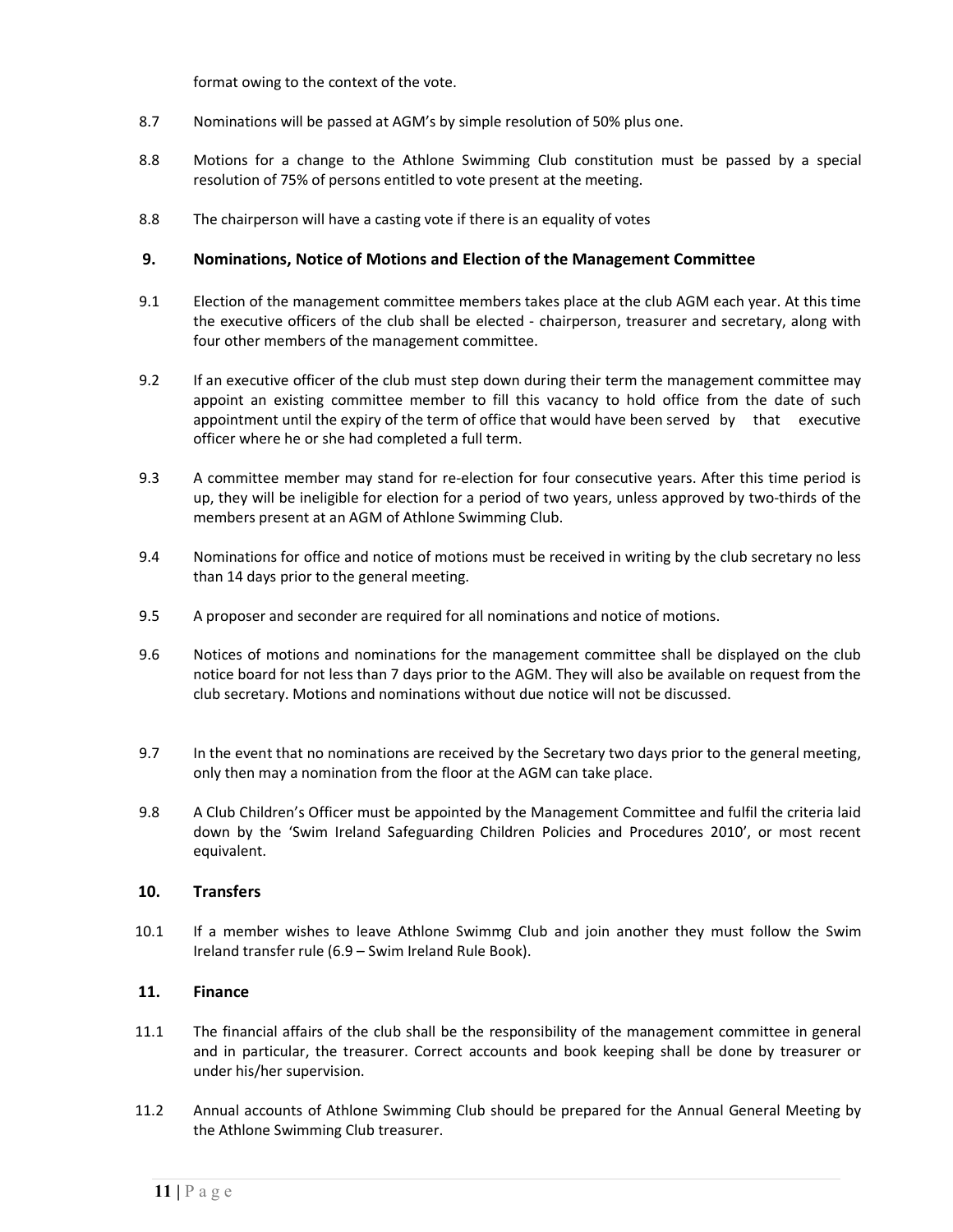- 11.3 The management Committee shall be empowered to open bank accounts in the name of (club) and all transactions in these accounts shall be authorized by the management committee. All cheques, drafts and so forth shall be signed by the treasurer and either the chairperson or secretary.
- 11.4 The treasurer will receive all money paid to the Athlone Swimming Club and ensure all such sums are lodged to Athlone Swimming Club's bank account as soon as possible.
- 11.5 Any assets invested in by the management committee will be used for Athlone Swimming Clubs purposes only. The management committee will delegate the use of these assets under advisement from coaches, teachers, club children's officers and others within Athlone Swimming Club.
- 11.6 The committee will have the power to negotiate sponsorships on Athlone Swimming Clubs behalf and engage from time to time fundraising activities. Any financial returns from these activities will be used for Athlone Swimming Clubs development purposes only.

#### 12. Complaints and Disciplinary Procedures

- 12.1 The club hereby adopts The Swim Ireland complaints & disciplinary rules and procedures as amended by Swim Ireland from time to time.
- 12.2 All members of Athlone Swimming Club must abide by the Swim Ireland complaints and disciplinary procedures
- 12.3 All complaints will be dealt with in accordance with the relevant complaints and disciplinary procedures
- 12.4 The management committee will appoint a complaints and disciplinary committee (CDC) in accordance with the Swim Ireland Complaints and Disciplinary Rules and Procedures
- 12.5 Any matter involving members under 18 must also be brought to the attention of the CCO
- 12.6 In the event of an allegation of abuse against any Athlone Swimming Club staff or committee member then that staff or committee member must step down from their position while the allegation is investigated.

# 13. Cessation/Suspension/Expulsion of Membership

- 13.1 Athlone Swimming Club have the power to terminate and suspend membership owing, but not limited to, violation of the constitution and/or rules, criminal behaviour or any activity deemed unseemly by the management committee in line with Swim Ireland complaints and disciplinary policies
- 13.2 All club terminations and suspensions will be reported to Swim Ireland.
- 13.3 All club terminations and suspensions can be appealed in line with the Swim Ireland complaints and disciplinary policy.
- 13.4 Suspension or termination of an individual's membership to Swim Ireland can only be done by Swim Ireland's board. These procedures are laid out in the 'Articles of Association of Swim Ireland'.

#### 14. Dissolution

14.1 Athlone Swimming Club may be dissolved: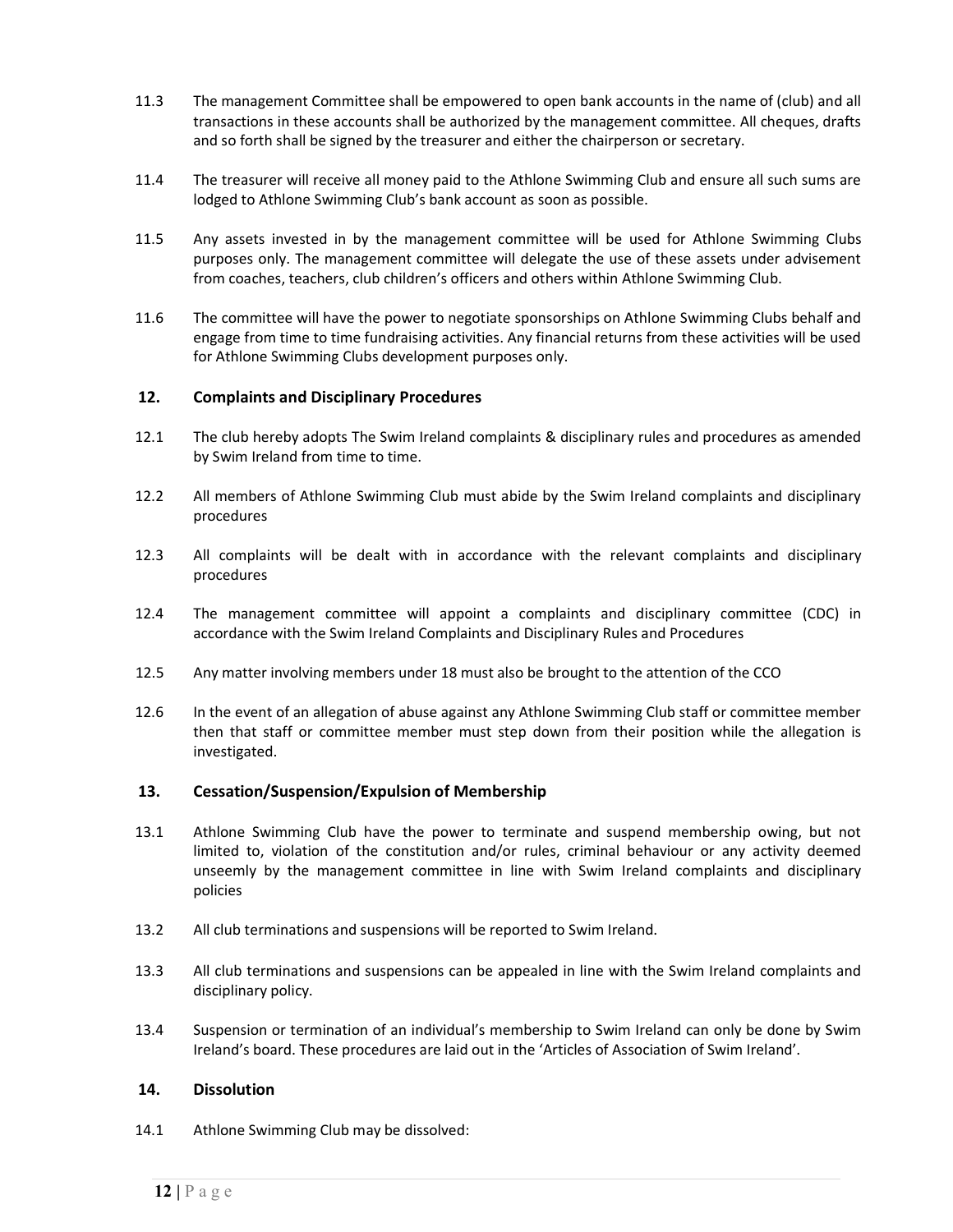- By a Resolution passed owing to the inactivity of its members. This Resolution would be passed at an EGM, specifically called for that purpose and carried by three quarters of the members present.
- A Court Order where a dispute exists within its membership
- 14.2 Notice must be given to members and Swim Ireland for any Dissolution to come into effect, owing to a resolution at a general meeting
- 14.3 All aspects of the club, having discharged debts and liabilities, shall be distributed to a charity, charities or other non-profit making organization having an agenda similar to those of Athlone Swimming Club or Swim Ireland.
- 14.4 The management committee shall be responsible for the winding up of assets and liabilities of Athlone Swimming Club.

# 15. Equality

15.1 In accordance with the Equal Status Act 2000 – 2004 and the Equality Act 1996 in Northern Ireland, Athlone Swimming Club will not discriminate against any persons or visitors within Athlone Swimming Club. No discrimination of any kind against employed and voluntary staff, membership applications, members and individuals within the general public, will be tolerated.

# 16. Criminal Allegations

16.1 Athlone Swimming Club shall treat allegations of criminal activity very seriously. Any allegation of a criminal offence will be reported to Swim Ireland and the appropriate policing body.

# 17. Data Protection

17.1 The club hereby adopts The Swim Ireland data protection policy as amended by Swim Ireland from time to time.